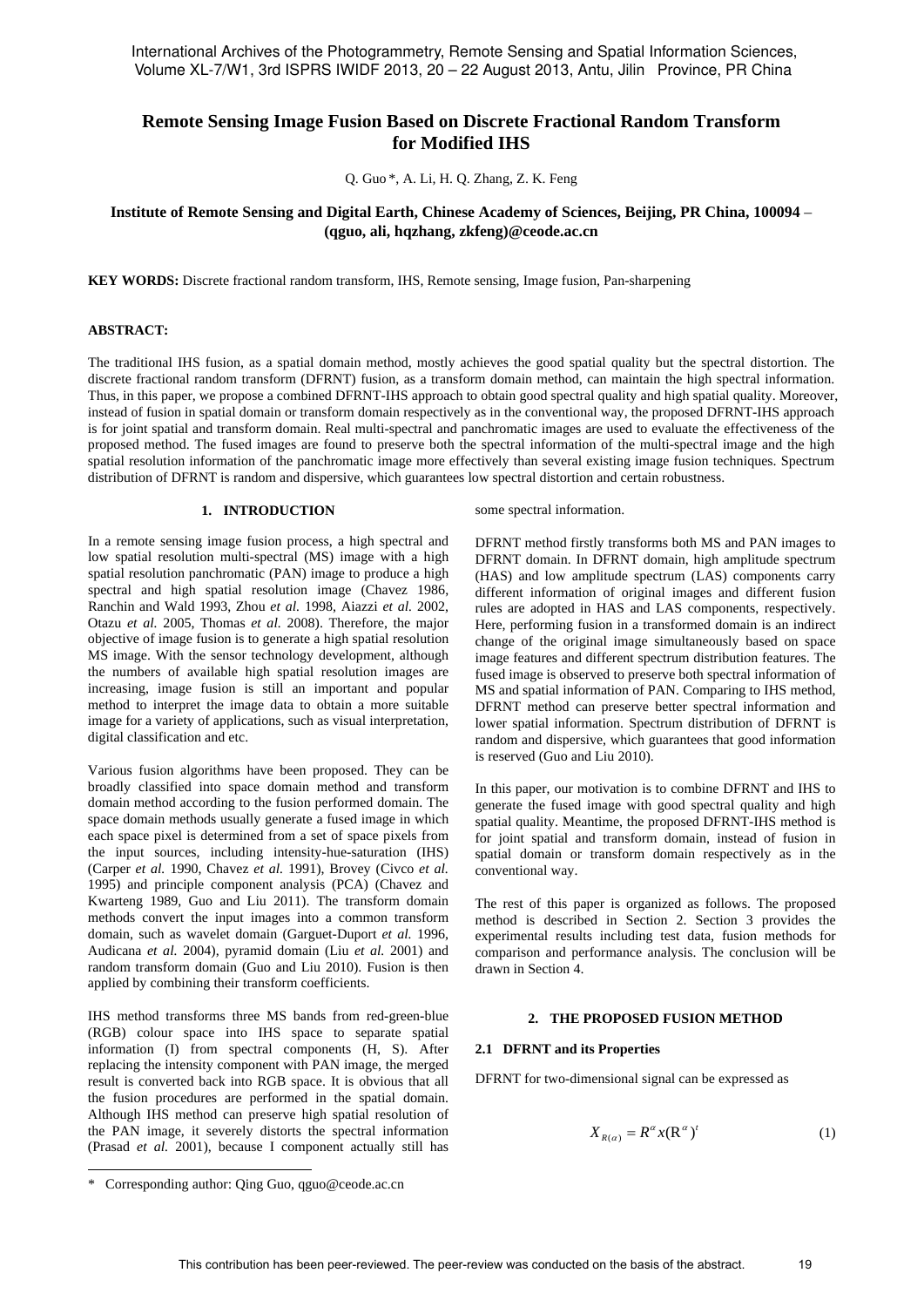The kernel transform matrix  $R^{\alpha}$  is written as

$$
R^{\alpha} = V D^{\alpha} V^t \tag{2}
$$

Where  $D^{\alpha}$  = diagonal matrix generated by eigenvalues  $\{\exp(-2i\pi n \alpha / T) : n = 0,1,2,..., N-1\}$  of DFRNT

- $\alpha$  = fractional order of DFRNT
- $T =$  period of eigenvalues with respect to the fractional order

The randomness of DFRNT comes from the matrix V, which is generated by the eigenvectors of a symmetric random matrix Q The matrix Q can be obtained from an NxN real random matrix P by

$$
Q = (P + P') / 2.
$$
 (3)

DFRNT has several good mathematical properties, such as linearity, unitarity, index additivity and periodicity. Moreover, the randomness and dispersive spectrum distribution are the most important properties (Liu 2005). Due to the special properties, DFRNT transformed spectrum with different amplitude values spreads out, and many amplitudes can play roles in the fusion. Thus, it has a lower influence on the samestrength changes in spectra comparing to the concentrated distributed spectrum. This guarantees low spectral distortion. Meantime, majority of fusion results in DFRNT domain are acceptable, even distortion occurring at any position. The dispersivity confirms certain robustness.

#### **2.2 Fusion Scheme**

In this paper, MS and PAN images are already registered before fusion. The proposed DFRNT-IHS fusion algorithm is described as follows.

Step 1: The low-resolution MS image is firstly re-sampled using cubic interpolation to the same size as the high resolution PAN image.

Step 2: Three MS bands are transformed from RGB colour space into IHS space to separate spatial information (I) from spectral components (H, S). In order to preserve spectral information of MS as much as possible, keeping H and S components of MS image untouched, the spatial component of MS image and PAN image are fused in DFRNT domain.

Step 3: In order to further minimize the spectral distortion, histogram matching (Morovic 2002) is applied to the PAN image to make its brightness and contrast best match that of I component from MS image.

Step 4: The histogram matched PAN image and I component of MS image are transformed to DFRNT domain.

Step 5: It is known that the spatial detailed information of PAN image is mostly carried by its high-frequency components, while the spectral information of MS image is mostly carried by its low-frequency components. If the high-frequency components of MS image are simply substituted by the highfrequency components of the PAN image, the spatial resolution is improved but with the loss of spectral information from the high-frequency components of MS image. Meanwhile, discarding the low-frequency component of PAN image results in loss of spatial information. Since I component of MS image still has some spectral information, we further decompose I into low-frequency and high-frequency components. Then in different frequency component, different fusion rules are performed. In DFRNT domain, the high amplitude spectrum (HAS) component is the nominal low-frequency component, and the low amplitude spectrum (LAS) component is the nominal high-frequency component. As a rule, majority of spectrum energy is carried in the low-frequency component. Thus, energy is calculated through sorted spectrum amplitudes in a descending order. Then, ratios of different parts of energy to the total energy are calculated to extract HAS/LAS components. The ratio with the best vision and evaluation results as a whole serves as the separation threshold to extract the HAS/LAS components.

Step 6: In HAS component, the main objective is to preserve spectral information of MS image as much as possible while adding spatial details of PAN image into the fused result. Therefore, weighted combination is used in HAS component. When the contribution of PAN information over the total information is high, a large weight coefficient is employed to add more spatial information of PAN to improve the spatial quality. Otherwise, MS information is the main portion and less spatial information of PAN is added to preserve spectral information as much as possible. The formula expression can be expressed as

$$
F_{HAS} = M_{HAS} + \frac{P_{HAS}}{M_{HAS} + P_{HAS}} P_{HAS} \tag{4}
$$

Where  $M_{HAS}$  = HAS component of MS spectrum  $P_{\mu_{AS}}$  = HAS component of PAN spectrum

 $F_{\mu\alpha s}$  = HAS component of fused spectrum

Step 7: In LAS component, the main goal is to improve spatial details of the fused image. Thus, LAS component of PAN is used as the LAS component of the fused result.

Step 8: Fused image can be obtained by taking first inverse DFRNT and then inverse IHS to RGB space.

## **3. EXPERIMENTAL RESULTS**

#### **3.1 Test data, fusion methods for comparison**

The images used for this experiment was acquired by the IKONOS remote sensing satellite over Calgary City in the west of Canada. This dataset is composed of MS bands 1–4, which are blue (0.45–0.53 mm), green (0.52–0.61 mm), red (0.64–0.72 mm) and near-infrared (NIR) (0.77–0.88 mm) bands, respectively, of size 128x128 and a corresponding PAN band  $(0.45-0.90$  mm) of size  $512x512$ . The MS and PAN images have 4-m and 1-m spatial resolutions, respectively. The colour composite of MS bands 3, 2, and 1 in red, green and blue (321RGB) is selected for the illustration. All MS bands are linearly stretched which leads to an effective use of the whole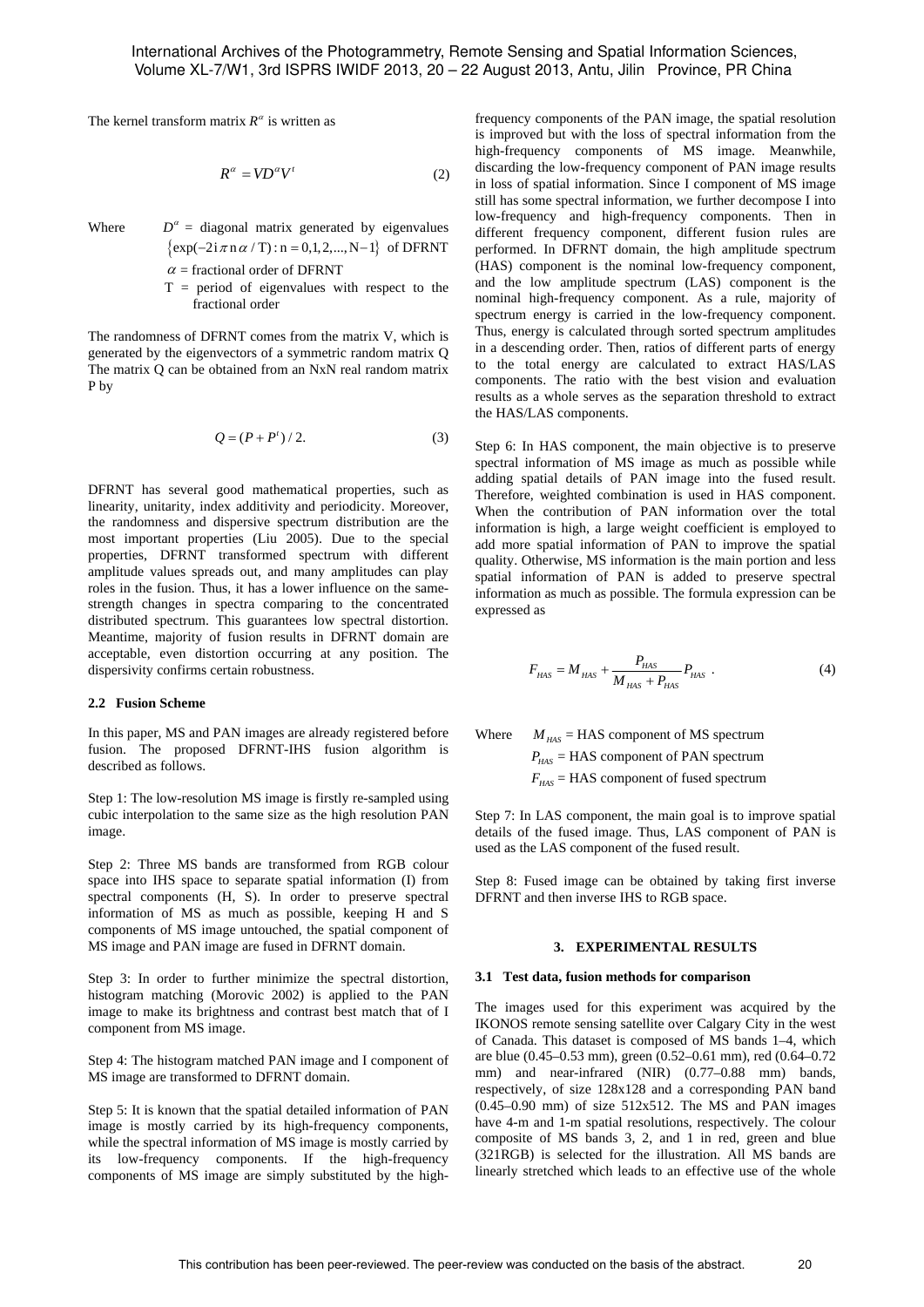International Archives of the Photogrammetry, Remote Sensing and Spatial Information Sciences, Volume XL-7/W1, 3rd ISPRS IWIDF 2013, 20 – 22 August 2013, Antu, Jilin Province, PR China

pixel value range. The re-sampled MS and PAN images are given in figure 1(a) and (b), respectively.

For comparative purposes, two separate fusion methods were applied to the test data, including IHS and DFRNT methods. All resulting fused images had a 1m spatial resolution and should be compared with a real 1 m MS image in order to assess their quality. Since the latter did not exist, spatially degraded images were used in this paper. The original MS and PAN images were thus degraded to 16 and 4 m spatial resolutions, respectively, to simulate the fusion of MS and PAN images with a spatial resolution ratio of 4:1 (Wald *et al.* 1997). The fused image (4m) is obtained by fusing the degraded PAN (4m) and MS (16m) images. The result of each fusion method is evaluated by comparing the fused images with the true MS (4m) image.

## **3.2 Performance analysis**

Figure 1(c)-(e) illustrates the fused images by the proposed method, DFRNT method and IHS method, respectively. From these figures, it is observed that the fused images using DFRNT-IHS preserve most of the spectral information of MS images and improve the spatial resolution simultaneously. As for the fused images by IHS, it is obvious that the spectral information is distorted most and the spatial information is improved most. The tonal variation in IHS fused image is noticeable. In contrast, DFRNT and DFRNT-IHS fused images have similar tonalities to that of the reference MS image. For the DFRNT results, the spatial quality is a little inferior to that of DFRNT–IHS, and the spectral quality is almost the same as that of DFRNT-IHS. Observing the figures carefully, one can find that the proposed method contains more details than DFRNT method. Some edges appear visually sharper and clearer in the DFRNT-IHS fused image than that in DFRNT, for instance, the high way, the river edge near the high way in the lower-left corner of the scene and the block boundaries.

Based on the above observations, one can conclude that, the proposed DFRNT-IHS method performs slightly better or equivalently to the other methods in this article.





(e)

Figure 1. Illustrations of the fusion results using IKONOS images. (a) re-sampled multispectral image; (b)panchromatic image; (c) DFRNT-IHS fused image; (d) DFRNT fused image; (e) IHS fused image.

## **4. CONCLUSIONS**

We have introduced an image fusion method for remote sense images. The proposed method is for joint spatial and transform domain, instead of fusion in spatial domain or transform domain respectively as in the conventional way. Moreover, the method combines DFRNT and IHS approach to obtain good spectral quality and high spatial quality. In order to prove the effectiveness of the proposed method, the qualitative visual analyses are introduced. The experimental comparing results demonstrated that our method is generally better than several existing methods.

Random transform for image fusion is a new and developing problem. The proposed method is effective, but it also can be improved. We will further extend our model for more accurate fusions.

#### **5. REFERENCES**

Aiazzi, B., Alparone, L.,Baronti, S. and Garzelli, A., 2002. Context-driven fusion of high spatial and spectral resolution images based on oversampled multiresolution analysis. *IEEE Transactions on Geoscience and Remote Sensing*, 40, pp. 2301- 2312.

Audicana, M. G., Saleta, J. L., Catalan, R. G. and Garcia, R., 2004. Fusion of multispectral and panchromatic images using improved IHS and PCA mergers based on wavelet decomposition. *IEEE Transactions on Geoscience and Remote Sensing*, 42(6), pp. 1291–1299.

Carper, W. J., Lillesand, T. M. and Kiefer, R. W., 1990. The use of intensity-hue-saturation transformations for merging SPOT panchromatic and multispectral image data. *Photogrammetric Engineering and Remote Sensing*, 56, pp. 459–467.

Chavez JR., P.S., 1986. Digital merging of Landsat TM and digital NHAP data for 1:24,000 scale image mapping. *Photogrammetric Engineering and Remote Sensing*, 52, pp.1637-1646.

Chavez, P. S. and Kwarteng, A. Y., 1989. Extracting spectral contrast in Landsat thematic mapper image data using selective component analysis. *Photogrammetric Engineering and Remote Sensing,* 55, pp. 339–348.